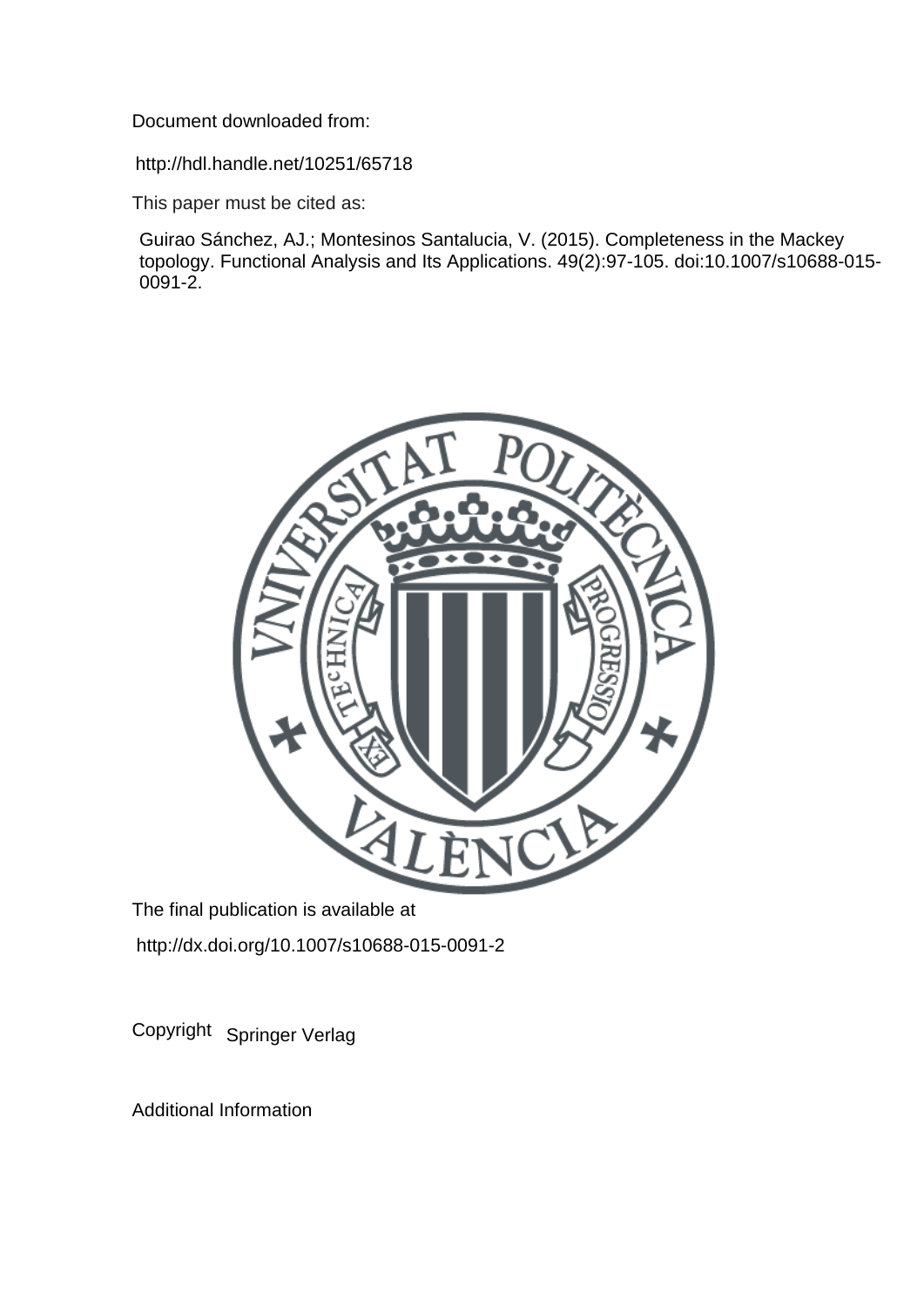# Completeness in the Mackey topology

A. J. Guirao<sup>∗</sup> and V. Montesinos<sup>†</sup>

Dedicated to Václav Zizler on his 70<sup>th</sup> birthday

### Abstract

J. Bonet and B. Cascales [BC], answering a question of M. Kunze and W. Arendt, gave an example of a norming and norm-closed subspace  $N$  of the dual of a Banach space  $X$  such that  $\mu(X, N)$  was not complete, where  $\mu(X, N)$  denotes the Mackey topology associated to the dual pair  $\langle X, N \rangle$ . We prove in this note that we can decide on the completeness —in the positive or in the negative— of topologies of this form in a quite general context, thus providing large classes of examples to the aforesaid question.

# 1 Introduction

The *Mackey topology*  $\mu(E, F)$  on E associated to a dual pair  $\langle E, F \rangle$  is the topology on E of the uniform convergence on the family of all absolutely convex and  $w(F, E)$ -compact subsets of F, where  $w(F, E)$  denotes the restriction to F of the pointwise topology on  $\mathbb{R}^E$  (i.e., the *weak topology* on F associated to the dual pair  $\langle E, F \rangle$ ). The topology  $\mu(E, F)$  is, by the Mackey–Arens theorem (see, e.g., [Ko,  $\S21.4(2)$ ] or [FHHMZ, Thm. 3.41]), the strongest locally convex topology on E that is *compatible* with the dual pair  $\langle E, F \rangle$  (i.e., having the property that the dual space of  $(E, \mu(E, F))$ ) is  $F$ ). Of course, the norm topology of a normed space X coincides with the Mackey topology  $\mu(X, X^*)$ , due to the w<sup>\*</sup>-compactness of the closed dual unit ball.

A topological vector space  $(E, \mathcal{T})$  has an associated uniformity that induces its topology  $\mathcal{T}$ . This uniformity is uniquely determined if we require it to have a base of translation-invariant vicinities. This base is just  $\{N_U: U \in \mathcal{B}\}\$ , where  $\mathcal B$  is a base of absorbent circled neighborhoods of 0 in  $(E, \mathcal{T})$ , and  $N_U := \{(x, y) \in E \times E : y - x \in U\}$  for all  $U \in \mathcal{B}$ . Accordingly, every topological vector space can be embedded in a smallest complete topological vector space  $(E, \mathcal{T})$ , its *completion*, which is unique up to topological isomorphism (for this and related results, and for the terminology, see, e.g., [Ko,  $\S15.2$  and  $\S15.3$ ]). Grothendieck gave a characterization of the completion of a locally convex space (see, e.g., [Ko, §21.9]) that, when applied to  $(E, \mu(E, F))$ , reads:

(G) The completion of  $(E, \mu(E, F))$  can be identified to the set of all linear functionals  $f: F \to \mathbb{R}$ *whose restriction*  $f|_K$  *to any absolutely convex and*  $w(F, E)$ *-compact subset* K of F is  $w(F, E)$ *continuous*.

In particular,  $(E, \mu(E, F))$  is complete if, and only if, given a linear functional  $f: F \to \mathbb{R}$  whose restriction to any absolutely convex and  $w(F, E)$ -compact subset of F is  $w(F, E)$ -continuous, there is  $x \in E$  such that  $\langle x, x^* \rangle = f(x^*)$  for all  $x^* \in F$ . Observe that, if X is a Banach space, then  $(X^*, \mu(X^*, X))$  is always complete, due to the fact that the norm-continuity of a linear functional

<sup>\*</sup>Universidad Politécnica de Valencia. Instituto de Matemática Pura y Aplicada. Camino de Vera, s/n, 46022 Valencia, Spain. Supported in part by MICINN and FEDER (Project MTM2008-05396), by Fundación Séneca (Project 08848/PI/08), by Generalitat Valenciana (GV/2010/036), and by Universidad Politecnica de Valencia (Project PAID-06-09-2829). email: ´ anguisa2@mat.upv.es

<sup>&</sup>lt;sup>†</sup>Universidad Politécnica de Valencia. Instituto de Matemática Pura y Aplicada. Camino de Vera, s/n, 46022 Valencia, Spain. Supported in part by Project MICINN MTM2011-22417, Generalitat Valenciana (GV/2010/036), and by Universidad Politecnica de Valencia (Project PAID-06-09-2829). email: vmontesinos@mat.upv.es. ´

AMS classification: Primary: 46B10. Secondary: 54H05. Keyword and phrases: Mackey-star topology, completeness, local completeness, Banach space.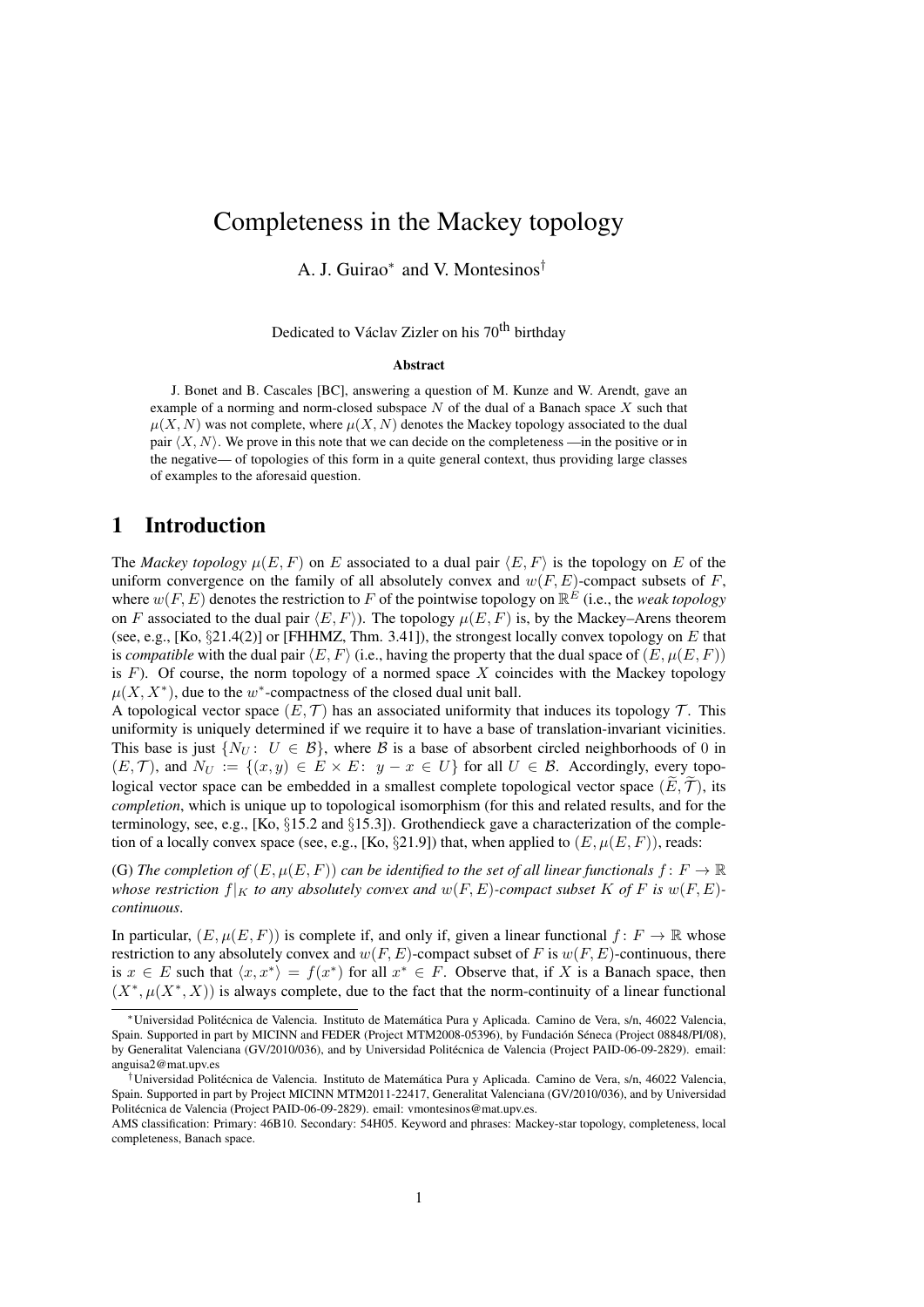$f: X \to \mathbb{R}$  can be checked on absolutely convex and  $w(X, X^*)$ -compact subsets of X (a consequence of Krein's theorem). For these results see, e.g., [Ko] or [FHHMZ].

J. Bonet and B. Cascales [BC], answering a question by M. Kunze and W. Arendt, gave an example of a norm-closed and 1-norming subspace P of the dual  $X^*$  of a Banach space X such that  $(X, \mu(X, P))$  was not complete (a *norming* subspace of the dual of a Banach space X is a subspace P of X<sup>\*</sup> such that there exists  $C > 0$  such that  $||x|| \leq C \sup\{\langle x, x^*\rangle : x^* \in P, ||x|| \leq 1\}$  for all  $x \in X$ ; it is called 1-norming if  $C = 1$ ). The example was  $P := C[0, 1]$ , the space of all continuous functions on [0, 1], seen as a closed subspace of the dual space  $X^* := \ell_{\infty}[0, 1]$  of the space  $X := (\ell_1[0, 1], || \cdot ||_1)$ . They used Krein's theorem together with the description of the closed unit ball of  $C[0, 1]^*$ .

It was natural to search for a quite general rule providing "well located" norm-closed and  $w^*$ -dense subspaces Y of the dual of a Banach for which  $\mu(X, Y)$  is —or is not— complete. By "well located" we mean in between a predual —if any— and the dual space of X (after all,  $\ell_1[0, 1]$  has a predual  $c_0[0, 1]$ , and the space  $C[0, 1]$  used in [BC] has no relation whatsoever to  $c_0[0, 1]$ . Our approach gives a recipe for  $\|\cdot\|_{\infty}$ -closed subspaces Y of  $\ell_{\infty}(\Gamma)$  that contain  $c_0(\Gamma)$  and such that  $\mu(\ell_1(\Gamma), Y)$  is —or is not— complete (see Corollary 6). It works, too, for general Banach spaces X and the topology  $\mu(X, Y)$  where Y is a norm-closed and w<sup>\*</sup>-dense subspace of  $X^*$  —for example, a predual Y if available— (Theorem 1 and, in the separable case, Corollary 3). Since  $c_0$  is the simplest example of a Banach space having no predual, the natural question after our discussion was whether the most accessible  $\|\cdot\|_1$ -closed and w<sup>\*</sup>-dense subspaces H of the dual  $\ell_1$  —namely, the hyperplanes given as the kernel of an element in  $\ell_{\infty} \backslash c_0$ — give a complete or uncomplete  $\mu(c_0, H)$ topology. The answer is in Corollary 14. We finalize this note by considering the special case of a Banach space that has codimension 1 in its bidual —as in the case of James' space J.

Our notation is standard. In the locally convex space setting we adopt the Banach space terminology (for example, if E is a locally convex space then  $E^*$  denotes its topological dual, and if  $\langle E, F \rangle$  is a dual pair then  $w(E, F)$  denotes the topology on E of the pointwise convergence on elements in F). Given a subset S of a vector space E, we put  $\Gamma(S)$  for the *absolutely convex hull* of S. i.e.,  $\Gamma(S) := \{x \in X: \ x = \sum_{i=1}^n \lambda_i x_i, \ x_i \in S \text{ for } i = 1, 2, ..., n, \ n \in \mathbb{N} \text{, and } \sum_{i=1}^n |\lambda_i| \leq 1\}.$ A subset A of a vector space is said to be *absolutely convex* if  $\Gamma(A) = A$ . If X is a Banach space and Y is a subspace of X, then  $B_Y$  denotes the unit ball of Y, i.e.,  $B_Y := Y \cap B_X$ , where  $B_X$ is the closed unit ball of  $X$ . For other non-defined concepts or non-stated results we refer, e.g., to [FHHMZ].

# 2 Completeness for the Mackey topology with respect to some subspaces of the dual space

Let X be a Banach space. The topology  $\mu(X, X^*)$  coincides with the topology induced by the norm, and so it is complete. Assume that X has a predual  $P \subset X^*$  (a particular case of a 1-norming —and so  $w(X^*, X)$ -dense— subspace of  $X^*$ ). We mentioned in the Introduction that  $\mu(X, P)$  is then complete. The question raised by M. Kunze and W. Arendt was whether  $\mu(X, Y)$  was complete for every norm-closed and  $w(X^*, X)$ -dense subspace Y of  $X^*$ . Observe that even in the case of the existence of a predual P, the  $\mu(X, Y)$ -completeness of X for a norm-closed subspace Y such that  $P \subset Y \subset X^*$  is not guaranteed. It is true that if  $(E, \mathcal{T})$  is a complete locally convex space and  $\mathcal{T}'$  is a stronger locally convex topology on E with a base of T-closed neighborhoods of 0, then  $(E, \mathcal{T}')$  is also complete (see, e.g., [Ko, §18.4(4)]); however, there is in general no reason for Y as above to ensure that  $\mu(X, Y)$  has a base of  $\mu(X, P)$ -closed neighborhoods. A strengthening of the Kunze–Arendt question is then whether  $\mu(X, Y)$  was complete for every norm-closed subspace of the dual in between a predual  $P$  —if any— and  $X^*$ . The example Y in [BC] was not located this way.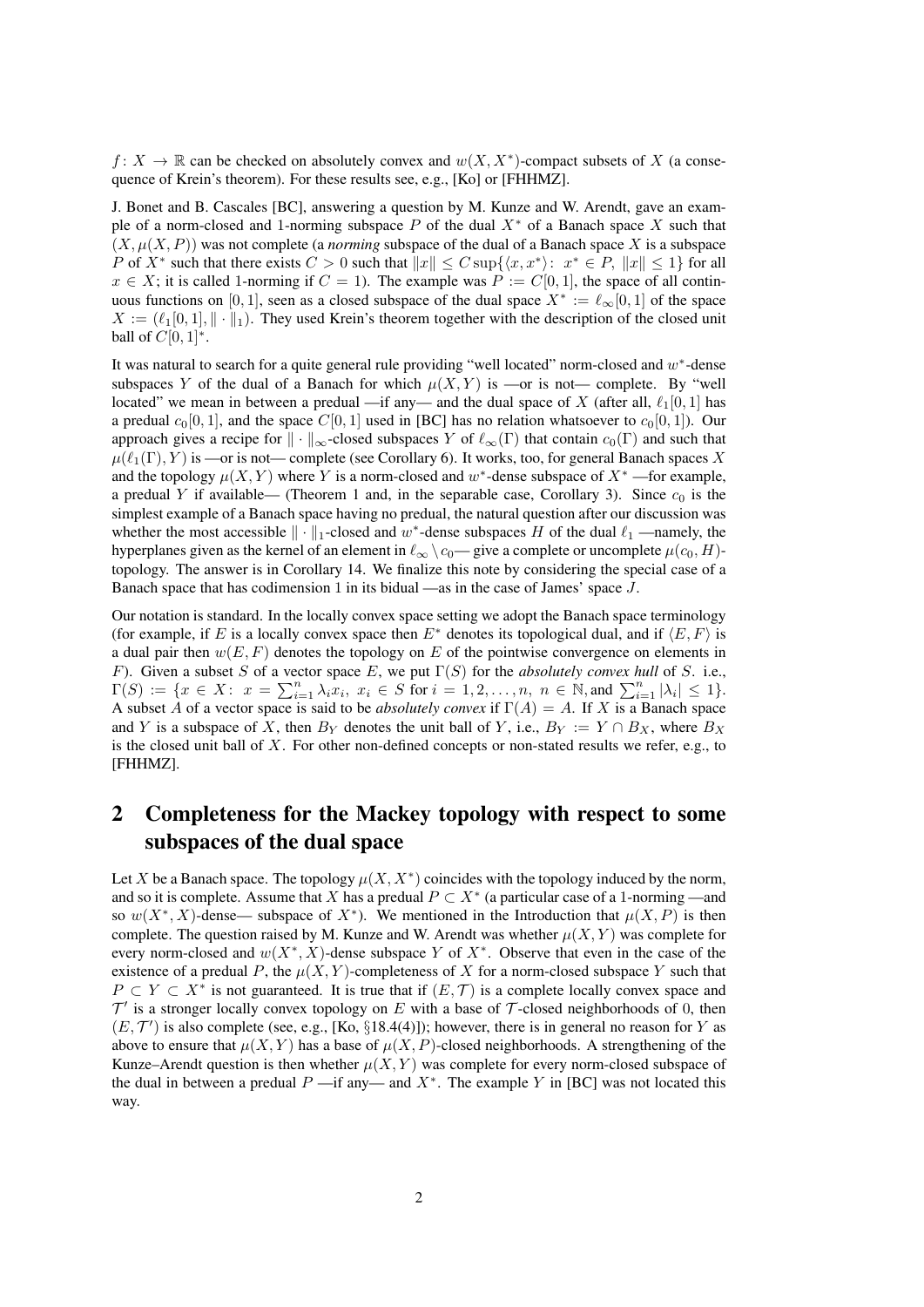## 2.1 The main result and some consequences

Let X be a Banach space. Let P be a w<sup>\*</sup>-dense and norm-closed subspace of  $X^*$ . Let  $K :=$  ${K: K$  an absolutely convex and w\*-compact subset of  $X^*$ . Put

$$
S := \left\{ x^* \in X^* \colon \text{there exists } K \in \mathcal{K} \text{ such that } K \subset P \oplus \text{span } \{x^*\}, \text{ and } x^* \in \overline{K \cap P}^{w^*} \right\}. \tag{1}
$$

The set S certainly contains P.

Regarding (i) in the next result, we refer to what was said at the beginning of this section. Concerning (ii), note that the sum of a closed subspace and a finite-dimensional subspace of a normed space is always closed. In general, the sum of two closed subspaces of a normed space is not closed.

**Theorem 1** Let  $X$  be a Banach space, and let  $P$  be a norm-closed and  $w^*$ -dense subspace of  $X^*$ . *The following two statements hold:*

(i) *Assume that*  $(X, \mu(X, P))$  *is complete. Then, if*  $S_0 \subset S$  *and*  $Y := \overline{P \oplus \text{span}(S_0)}^{\|\cdot\|}$ , *the space*  $(X, \mu(X, Y))$  *is complete, too.* (ii) *If*  $x^* \in X^* \setminus S$ *, then*  $(X, \mu(X, P \oplus \text{span } \{x^*\})$ *) is not complete.* 

We shall prove later (see (ii) in Corollary 6 and Remark 7) that (ii) in Theorem 1 is not an empty statement: There are Banach spaces  $X$  such that the set  $S$  defined in (1) above is a proper subset of the space  $X^*$ .

The nature of the set S defined in (1) above is somehow elusive. The following result shows that, for norm-closed and  $w^*$ -dense subspaces P of  $X^*$ , the set S contains a natural subspace of  $X^*$ , namely the subspace consisting of all the  $w^*$ -limits of  $w^*$ -Cauchy sequences in P. As a consequence we obtain, in the separable case, a characterization of  $S$  (proof of Corollary 3). For another instance where S can be easily identified see Corollary 6 and the subsequent Remark 7.

**Proposition 2** Let X be a Banach space, and let P be a w\*-dense and norm-closed subspace of X<sup>∗</sup> *. Put*

$$
Z := \{x^* \in X^* : \text{there exists a sequence } \{p_n^*\}_{n=1}^\infty \text{ in } P \text{ such that } p_n^* \stackrel{w^*}{\to} x^*\}.
$$

*Then*

(i)  $Z \subset S$ *, where* S is the subset of  $X^*$  defined in (1). (ii) If X is separable, we have  $Z = S$ .

For separable Banach spaces, Theorem 1 and Proposition 2 lead to the following result. In fact, the proof below shows that the set S defined in (1) coincides with  $X^*$ , and the result then follows from (i) in Theorem 1.

Corollary 3 *Let* X *be a separable Banach space. Let* P *be a norm-closed and norming subspace of*  $X^*$  such that  $(X, \mu(X, P))$  *is complete. Then*  $(X, \mu(X, Y))$  *is complete for every norm-closed subspace*  $Y$  *of*  $X^*$  *such that*  $P \subset Y$ *.* 

Remark 4 Corollary 3 applies, for example, to separable Banach spaces X having a predual P. The separability requirement can be removed as soon as  $P$  is  $w^*$ -sequentially dense in  $Y$ .

## 2.2 Proofs

## Proof of Theorem 1.

(i) We Claim that *given a linear map*  $f: Y \to \mathbb{R}$  *such that*  $f|_K$  *is*  $w^*$ -continuous for every  $K \in \mathcal{K}$ *with*  $K \subset Y$ *, there exists*  $x \in X$  *such that*  $\langle x, y^* \rangle = f(y^*)$  *for all*  $y^* \in Y$ *.* Once this Claim is proved, an application of Grothendieck's completeness criterion (G) above will finalize the proof of statement (i).

Step 1: Observe first that such an f is norm-continuous. Indeed, let  $\{y_n^*\}_{n=1}^\infty$  be a norm-null sequence in Y. Thus,  $A := \{y_n^* : n \in \mathbb{N}\} \cup \{0\}$  is a norm-compact subset of  $X^*$ . The completeness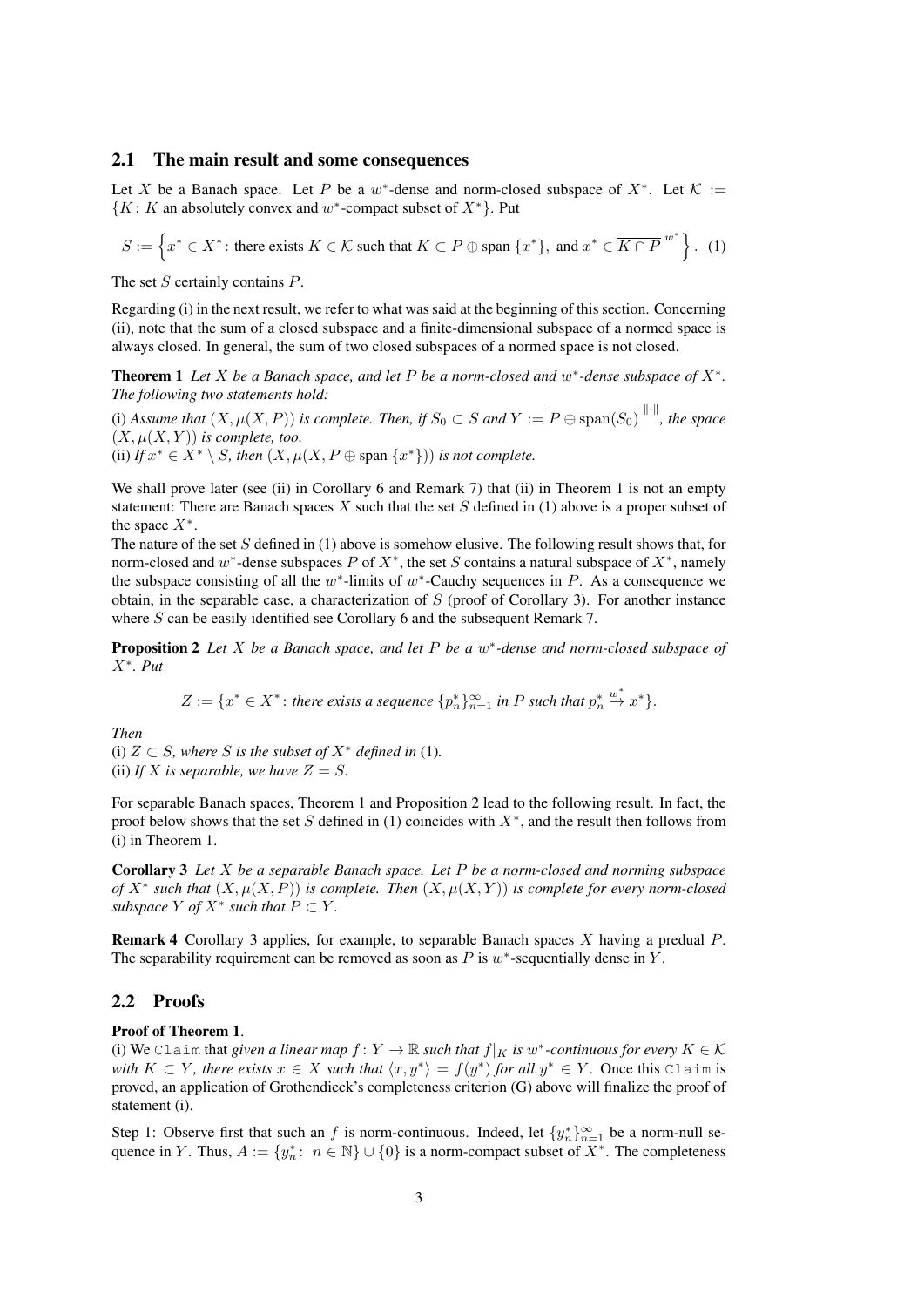of  $(X^*, \| \cdot \|)$  and Krein's theorem show that  $B := \overline{\Gamma(A)}^{\| \cdot \|} \subset Y$  is norm-compact. Since  $w^*$  and the norm topology agree on B, and  $f|_K$  is w\*-continuous, we get that  $f(y_n^*) \to 0$ , and f is thus norm-continuous, as claimed.

Step 2: We shall prove the Claim for the norm-closed subspace  $Y := P \oplus \text{span } \{x^*\}$ , where  $x^* \in S$ . Observe that, in particular,  $f|_K$  is w<sup>\*</sup>-continuous for every  $K \in \mathcal{K}$ ,  $K \subset P$ . The completeness of  $\mu(X, P)$  implies the existence of  $x \in X$  such that  $\langle x, p^* \rangle = f(p^*)$  for all  $p^* \in P$ . Since  $x^* \in S$ , we can find  $K \in \mathcal{K}, K \subset P \oplus \text{span } \{x^*\},$  such that  $x^* \in \overline{K \cap P}^{w^*}$ . Let  $\{p_i^* : i \in I, \leq\}$  be a net in  $K \cap P$  such that  $p_i^*$  $w^* \nightharpoonup x^*$ . Since  $\{p_i^*: i \in I\} \cup \{x^*\}$  is a subset of K we get  $f(p_i^*) \to f(x^*)$ . Simultaneously,  $(f(p_i^*) =) \langle x, p_i^* \rangle \to \langle x, x^* \rangle$ , so we conclude  $\langle x, x^* \rangle = f(x^*)$ , and so  $\langle x, y^* \rangle =$  $f(y^*)$  for all  $y^* \in Y$ . This proves the Claim in this case.

Step 3: Let  $Y := P \oplus \text{span} \{S_0\}$ , where  $S_0 \subset S$ . The validity of the Claim in this case follows from Step 2. Indeed if  $y^* \in Y$ , we can find a finite subset  $S_{00}$  such that  $y^* \in P \oplus$  span  $\{S_{00}\}\$ . Step 2 shows the existence, for each  $y_0^* \in S_{00}$ , of an element  $x(y_0^*) \in X$  such that  $\langle x(y_0^*), z^* \rangle = f(z^*)$ for all  $z^* \in P \oplus \{y_0^*\}$ . Since P is  $w^*$ -dense, the exists  $x \in X$  such that  $x = x(y_0^*)$  for all  $y_0^* \in S_{00}$ , and thus  $\langle x, y^* \rangle = f(y^*)$  for all  $y^* \in Y$ .

Step 4: Finally, take  $z^* \in Y := \overline{P \oplus \text{span} \{S_0\}}^{\|\cdot\|}$ , where  $S_0 \subset S$ . Then, there exists a sequence  $\{z_n^*\}$  in  $P \oplus \text{span}(S_0)$  converging in norm to  $z^*$ . By Step 3, there exists  $x \in X$  such that  $f(z_n^*) =$  $\langle x, z_n^* \rangle$  for every  $n \in \mathbb{N}$ . The norm-continuity of f (see Step 1) allows us to take limits and obtain that  $f(z^*) = \langle x, z^* \rangle$ , which concludes the proof.

(ii) Observe that the algebraic direct sum  $Y := P \oplus \text{span} \{x^*\}$  is a norm-topological direct sum in X<sup>\*</sup>. In order to prove (ii) we shall define a w<sup>\*</sup>-discontinuous linear mapping  $\hat{f}: Y \to \mathbb{R}$  such that  $f|_K$  is w\*-continuous for every  $K \in \mathcal{K}$ ,  $K \subset Y$ . This will show (ii) by Grothendieck's completeness criterion (G) above. It is enough to take  $f: Y \to \mathbb{R}$  such that  $f|_P \equiv 0$  and  $f(x^*) \neq 0$ . Since  $x^* \in \overline{P}^{w^*}$ , certainly f is w\*-discontinuous on Y. Fix  $K \in \mathcal{K}$  such that  $K \subset Y$ . A lemma due to Grothendieck (see, e.g., [Ko, §21.6 (5)]) ensures that to prove the w<sup>\*</sup>-continuity of  $f|_K$  it is enough to check the w<sup>\*</sup>-continuity at 0 of  $f|_K$ . Let  $\{x^*_{\delta} : \delta \in \Delta, \leq\}$  be then a w<sup>\*</sup>-null net in K, and let  $\{x_i^*: i \in I, \leq\}$  be an arbitrary subnet of  $\{x_\delta^*: \delta \in \Delta, \leq\}$ . Put  $x_i^* = p_i^* + \lambda_i x^*$ , where  $p_i^* \in P$  and  $\lambda_i \in \mathbb{R}$  for all  $i \in I$ . Since K is a bounded set, so it is the set  $\{p_i^* : i \in I\} \subset X^*$ and the set  $\{\lambda_i : i \in I\}$  (say  $|\lambda_i| \leq M$  for all  $i \in I$  and some  $M > 0$ ). There exists then a subnet  ${p_{i,j}^* : j \in J, \leq}$  of  ${p_i : i \in I, \leq}$  that w\*-converges to an element  $z^* \in X^*$ . This shows that  $\{\lambda_{i,j}: j \in J, \leq\}$  converges to some  $\lambda_0 \in \mathbb{R}$  and so  $0 = z^* + \lambda_0 x^*$ . We claim that  $\lambda_0 = 0$ . Assume not. The set  $B := K/\lambda_0 + [-M/|\lambda_0|, M/|\lambda_0|]x^*$  is an absolutely convex and w\*-compact subset of Y. Note that

$$
\frac{-1}{\lambda_0}p_{i_j}^* = \frac{-1}{\lambda_0}x_{i_j}^* + \frac{\lambda_{i_j}}{\lambda_0}x^* \to x^*
$$
 in the  $w^*$  topology,

and that

$$
\frac{-1}{\lambda_0}x_{i_j}^* + \frac{\lambda_{i_j}}{\lambda_0}x^* \in B \cap P \text{ for all } j \in J.
$$

This contradicts the fact that  $x^* \notin S$ . The claim is proved, so  $\lambda_0 = 0$ . Then  $f(x^*_{i,j}) = f(p^*_{i,j}) +$  $\lambda_{i,j} f(x^*) = \lambda_{i,j} f(x^*) \to 0$ . Since the subnet  $\{x_i^* : i \in I, \leq\}$  of  $\{x_{\delta}^* : \delta \in \Delta, \leq\}$  was arbitrary, we get  $f(x_\delta^*) \to 0$ , as we wanted to show. This proves, finally, that  $(X, \mu(X, Y))$  is not complete.  $\square$ 

**Proof of Proposition 2.** (i) Given  $x^* \in Z$  find a sequence  $\{p_n^*\}_{n=1}^{\infty}$  in P such that  $p_n^*$  $\stackrel{w^*}{\rightarrow} x^*$ . Put  $Y := P \oplus \text{span } \{x^*\}.$  As it was mentioned above, Y is a norm-closed subspace of  $X^*$ . The set  $K := \overline{\Gamma(\{p_n^*: n \in \mathbb{N}\})}^{w^*}$ , being a  $w^*$ -closed and bounded subset of  $X^*$ , is  $w^*$ -compact. We claim that  $K \subset Y$ . Since  $x^* \in \overline{K \cap P}^{w^*}$ , this will show that  $x^* \in S$ . The following argument proves the claim; it uses an idea from [Ko, §20.9 (6)] (see also [Fl, p. 17, Lemma]). Put  $d_n^* := x^* - p_n^*$ for  $n \in \mathbb{N}$ . Since  $\{d_n^*\}_{n=1}^\infty$  is a w<sup>\*</sup>-null (hence norm-bounded) sequence, we can define a bounded linear mapping  $T: X \to c_0$  by  $Tx := (\langle x, d_n^* \rangle)$  for  $x \in X$ . The adjoint mapping  $T^* : \ell_1 \to X^*$  is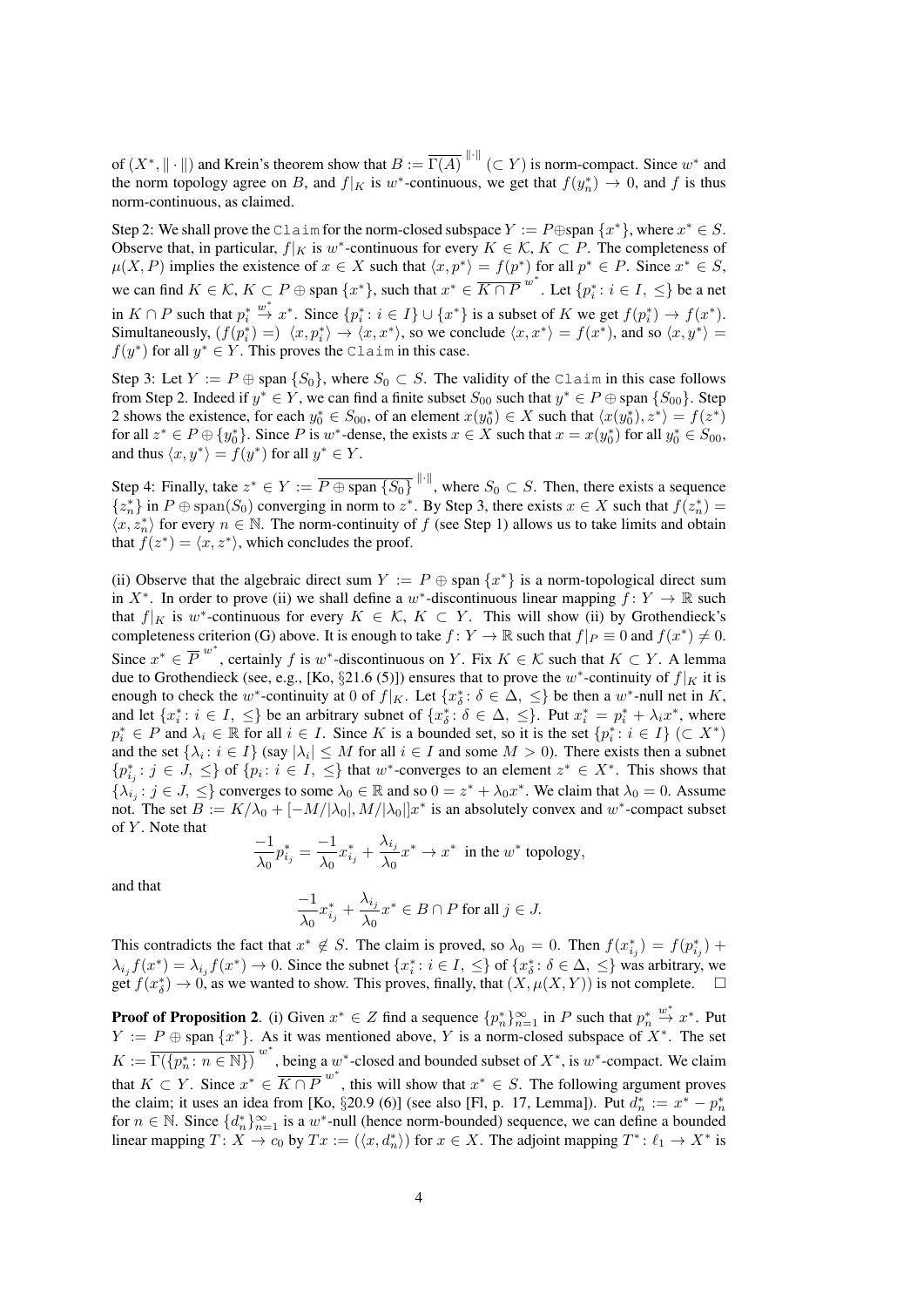then bounded and  $w^*$ - $w^*$ -continuous. Observe that  $T^*(e_n^*) = d_n^*$  for all  $n \in \mathbb{N}$ , where  $e_n^*$  denotes the *n*-th canonical basis vector in  $\ell_1$ . Note that

$$
\{d_n^*: n \in \mathbb{N}\} \subset T^*(B_{\ell_1}) = T^*\left(\overline{\Gamma(\{e_n^*: n \in \mathbb{N}\})}^{\|\cdot\|}\right) \subset \overline{\Gamma(\{d_n^*: n \in \mathbb{N}\})}^{\|\cdot\|} \subset Y.
$$

Since  $T^*(B_{\ell_1})$  is w\*-compact, we get then  $\overline{\Gamma(\{d_n^*: n \in \mathbb{N}\})}^{w^*} \subset Y$ . From this, it follows easily that  $K \subset Y$ .

(ii) Assume now that X is separable. Let  $x^* \in S$ , and let K be an absolutely convex and w<sup>\*</sup>-compact subset of  $P \oplus \text{span } \{x^*\}$  such that  $x^* \in \overline{K \cap P}^{w^*}$ . Since X is separable,  $(K, w^*)$  is metrizable; thus, we can find a sequence  $\{p_n^*\}_{n=1}^{\infty}$  in  $K \cap P$  that  $w^*$ -converges to  $x^*$ . This proves that  $x^* \in Z$ .  $\Box$ 

**Proof of Corollary 3.** Due to the fact that P is norming, there exists  $\alpha > 0$  and  $\beta > 0$  such that  $B_{X^*} \subset \alpha \overline{B_P}^{w^*} \subset \beta B_{X^*}$ , where  $B_P$  denotes the closed unit ball of P. Fix  $x^* \in B_{X^*}$ . Since X is separable,  $(B_{X^*}, w^*)$  is metrizable, hence there exists a sequence  $\{p_n^*\}_{n=1}^\infty$  in  $\alpha B_P$  such that  $p_n^*$  $\stackrel{w^*}{\rightarrow} x^*$ . This shows that  $Z = X^*$ , where Z was defined in (2). By Proposition 2,  $S = X^*$ , and an appeal to (i) in Theorem 1 finishes the argument.  $\Box$ 

**Remark 5** The argument behind the proof of Proposition 2 is conceptually simple. A shorter one although based on a much more delicate result— follows (we use the notation above): The set  $K := \overline{\Gamma(\{p_n^*: n \in \mathbb{N}\})}^{w^*}$  is  $w^*$ -compact. If  $A := \{p_n^*: n \in \mathbb{N}\} \cup \{x^*\}$ , then clearly  $B := A \cup (-A)$ is a (countable) James boundary of  $K$ . By a result of Godefroy [G] (see also [FHHMZ, Theorem 3.122], we have that B is in fact a *strong boundary*, i.e.,  $K = \overline{\text{conv}(B)}^{\|\cdot\|}$ , hence  $K \subset Y$ .

## 2.3 Some particular examples

In the next result, we consider the spaces  $X := \ell_1(\Gamma)$  and  $P := c_0(\Gamma)$  for an infinite —countable or uncountable— set  $\Gamma$ . Part (ii) gives examples of 1-norming norm-closed subspaces Y of the dual of the Banach space  $\ell_1(\Gamma)$  such that  $\mu(\ell_1(\Gamma), Y)$  is not complete, and yet Y contains  $c_0(\Gamma)$ .

## Corollary 6 *The following statements hold:*

(i) Let  $S_0$  be a subset of the set S in  $\ell_\infty(\Gamma)$ , and let  $Y := \overline{c_0(\Gamma) \oplus \text{span}\{S_0\}}^{\|\cdot\|}$ . Then the space  $(\ell_1(\Gamma), \mu(\ell_1(\Gamma), Y))$  *is complete. In particular, the space*  $(\ell_1(\Gamma), \mu(c_0(\Gamma) \oplus \text{span} \{x^*\})$ *) is complete for every*  $x^* \in \ell_\infty(\Gamma)$  *such that* supp  $x^*$  *is countable.* 

(ii) Let  $\Gamma$  *be an uncountable set. Let*  $x^* \in \ell_\infty(\Gamma)$  *such that supp*  $x^*$  *is uncountable. Then the space*  $(\ell_1(\Gamma), \mu(\ell_1(\Gamma), c_0(\Gamma) \oplus \text{span }\{x^*\}) )$  *is not complete.* 

**Proof.** The first part of (i) here follows straightforwardly from (i) in Theorem 1. Indeed,  $P :=$  $c_0(\Gamma)$  ( $\subset \ell_\infty(\Gamma)$ ) has the property that  $P^* = \ell_1(\Gamma)$ , and then it is a  $\|\cdot\|_\infty$ -closed and w<sup>\*</sup>-dense subspace of  $\ell_{\infty}(\Gamma)$  such that  $\mu(\ell_1(\Gamma), c_0(\Gamma))$  is complete. To prove the particular case, fix  $x^* \in$  $\ell_{\infty}(\Gamma)$  such that supp  $x^*$  is countable. We shall prove that  $x^* \in S$ , and the result will follow. Since  $B_{c_0}$  is w<sup>\*</sup>-dense in  $B_{\ell_\infty}$ , and  $(B_{\ell_\infty}, w^*)$  is metrizable, there exists a sequence  $\{c_n^*\}_{n=1}^\infty$  in  $||x^*|| \cdot B_{c_0(\Gamma)}$  that w<sup>\*</sup>-converges to  $x^*$ . This shows that  $x^* \in Z$ , where Z was defined in (2), hence, by (i) in Proposition 2,  $x^* \in S$ .

(ii) Put  $X := \ell_1(\Gamma)$  and fix  $x^* \in \ell_\infty(\Gamma)$  such that supp  $x^*$  is uncountable. Put  $Y := c_0(\Gamma) \oplus \{x^*\}.$ Assume that  $x^* \in S$ . Then we can find  $K \in \mathcal{K}$  such that  $K \subset Y$  and  $x^* \in \overline{K \cap c_0(\Gamma)}^{w^*}$ . Observe that there exists  $\varepsilon > 0$  such that the set  $\Gamma_{\varepsilon} := \{ \gamma \in \Gamma : |x^*(\gamma)| > \varepsilon \}$  is uncountable. Indeed, if not the set  $\Gamma_{1/n}$  should be countable for all  $n \in \mathbb{N}$ , and so supp  $x^*$  will be also countable, a contradiction. Fix a countable infinite subset N of  $\Gamma_{\varepsilon}$ . We can then find a sequence  $\{c_n^*\}_{n=1}^{\infty}$  in  $K \cap c_0(\Gamma)$  that converges to  $x^*$  pointwise on N. The sequence  $\{c_n^*\}_{n=1}^\infty$  is bounded in  $\ell_\infty(\Gamma)$ , so it has a w<sup>\*</sup>-cluster point  $x_N^* \in \ell_\infty(\Gamma)$ . Several facta about  $x_N^*$  should be clear: (a) supp  $x_N^*$  is countable. (b)  $|x_N^*(\gamma)| \geq \varepsilon$  for all  $\gamma \in N$  (in particular,  $x_N^* \notin c_0(\Gamma)$ ). (c)  $x_N^* \in K \subset Y$ ), hence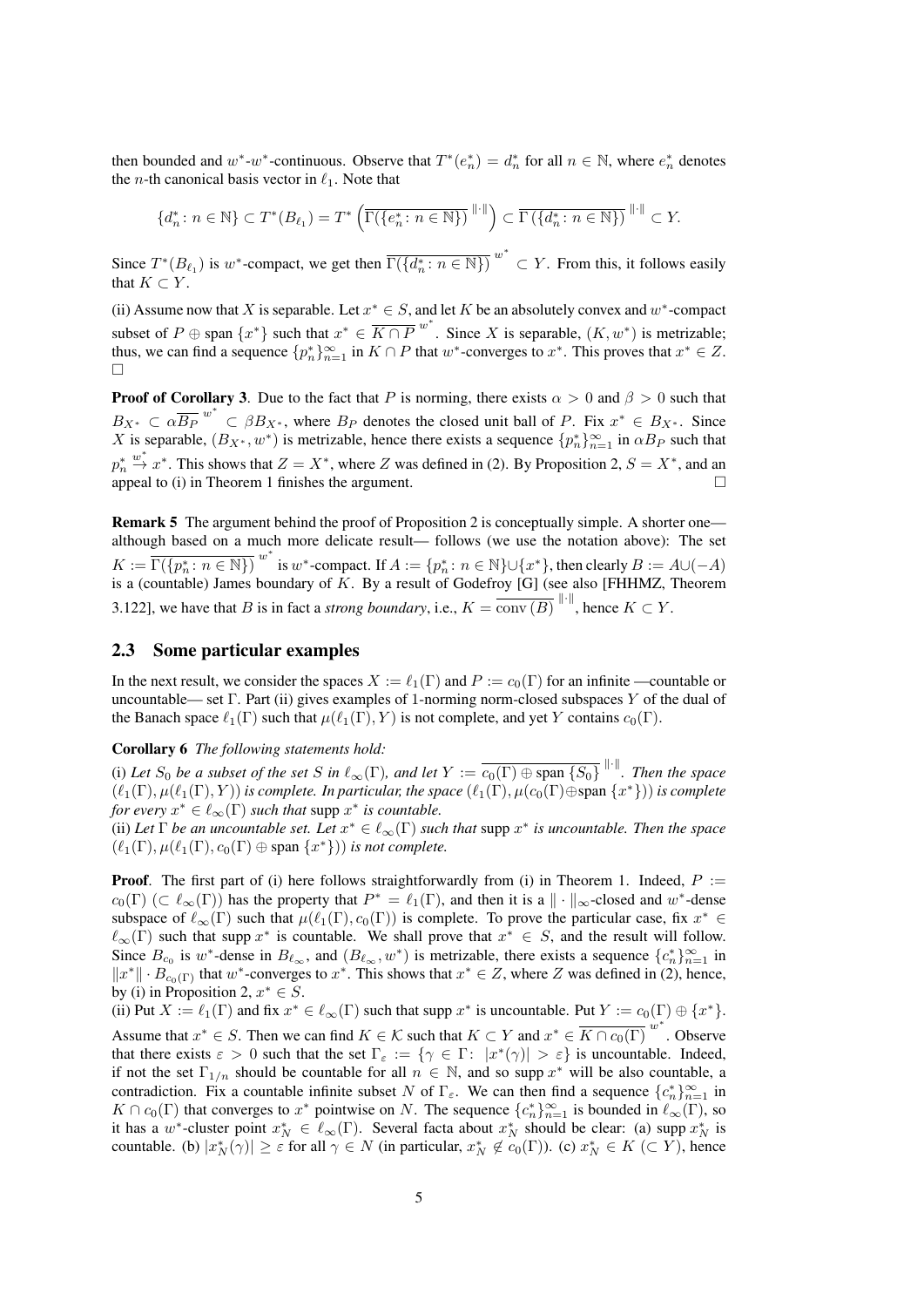$x_N^* = c^* + \lambda x^*$ , where  $c^* \in c_0(\Gamma)$  and  $\lambda \neq 0$ . Certainly, (a), (b), and (c) simultaneously are in contradiction. It follows then that  $x^* \notin S$  and we can apply (ii) in Theorem 1.

**Remark 7** The proof of Corollary 6 identifies the set  $S$  defined in (1) in the case of the subspace  $P := c_0(\Gamma)$  of  $\ell_\infty(\Gamma)$  for an uncountable set  $\Gamma$  (for countable  $\Gamma$  we refer to the paragraph before Corollary 3), a set S that turns out to be the proper closed subspace of  $\ell_{\infty}(\Gamma)$  consisting of all its countably supported vectors.

# 3 Dualizing completeness and some examples

This section is instrumental, and will be used in the analysis of completeness for Mackey topologies of the form  $\mu(c_0, H)$ , where H is a  $\|\cdot\|_1$ -closed hyperplane of  $\ell_1$ , or  $\mu(J, H)$ , where J is James' space and  $H$  is a norm-closed and norming subspace of its dual space, see Section 4. Results here relate completeness in the space to completeness in the dual. Lemma 9 is formulated for the space  $c<sub>0</sub>$ , and carries completeness from the dual to the space. Lemma 10 is more general, and acts in the opposite direction.

For notions and results needed in this section we refer, e.g., to [BP]. Let  $E$  be a locally convex space, and let  $E^*$  be its topological dual. A *disc* is an absolutely convex and bounded subset B of E. Every disc B generates a normed space  $(E_B, \|\cdot\|_B)$ , where  $E_B := \bigcup_{n=1}^{\infty} nB$  and  $\|\cdot\|_B$  is the Minkowski functional of B on  $E_B$ , i.e.,  $||x||_B := \inf{\lambda > 0: x \in \lambda B}$  for  $x \in E_B$ . A disc is called a *Banach disc* if  $(E_B, \|\cdot\|_B)$  is a Banach space. A sequence  $\{x_n\}_{n=1}^{\infty}$  in E is said to be *locally Cauchy* (*locally convergent*) if there exists a disc B in E such that  $\{x_n\}_{n=1}^{\infty}$  is a  $\|\cdot\|_B$ -Cauchy sequence in  $E_B$  (respectively, it is  $\|\cdot\|_B$ -convergent to an element  $x \in E_B$  —if  $x := 0$  we say, in this case, that the sequence  $\{x_n\}_{n=1}^{\infty}$  is *locally null*). The space E is said to be *locally complete* if every locally Cauchy sequence in  $E$  is locally convergent. The following standard results will be used below.

(A) *The space* E *is locally complete if, and only if, every closed disc in* E *is a Banach disc* [BP, Proposition 5.1.6].

(B) *The quality of E being locally complete depends only on the dual pair*  $\langle E, E^* \rangle$  [BP, Corollary 5.1.7].

(C) *Every sequentially complete locally convex space is locally complete* [BP, Corollary 5.1.8].

We also quote here another result ([BP, Theorem 5.1.11]) in the theory of locally convex spaces that shall be used in several arguments below.

**Theorem 8** Let  $(E, \mathcal{T})$  be a locally convex space. Then, the following conditions are equivalent: (i)  $(E, \mathcal{T})$  *is locally complete.* 

(ii) The closed absolutely convex hull of every locally null sequence in  $E$  is  $\mathcal T$ *-compact.* 

(iii) The closed absolutely convex hull of every  $w(E, E^*)$ -null sequence is  $w(E, E^*)$ -compact.

(iv) *The closed absolutely convex hull of every null sequence in*  $(E, \mathcal{T})$  *is*  $\mathcal{T}$ *-compact.* 

Observe that a hyperplane H of the dual space  $X^*$  of a Banach space X is norm-closed and norming if, and only if, there exists  $x^{**} \in X^{**} \setminus X$  such that  $H = \ker\{x^{**}\}\$  (see, e.g., [FHHMZ, Exercise 3.88]).

**Lemma 9** Let  $x^{**} \in \ell_{\infty} \setminus c_0$ . Let  $H := \ker\{x^{**}\} \subset \ell_1$ . If  $(H, w(H, c_0))$  is locally complete, then  $(c_0, \mu(c_0, H))$  *is complete.* 

**Proof:** Assume that  $(H, w(H, c_0))$  is locally complete. Let  $f : H \to \mathbb{R}$  be a linear function whose restriction to any absolutely convex and  $w(H, c_0)$ -compact subset of H is  $w(H, c_0)$ -continuous. Observe that  $f: H \to \mathbb{R}$  is  $\|\cdot\|_1$ -continuous (hence an element in the dual of  $(H, \|\cdot\|_1)$ ): Indeed, if  $\{h_n^*\}_{n=1}^\infty$  is a  $\|\cdot\|_1$ -null sequence in H, the fact that  $(H, \|\cdot\|_1)$  is a Banach space shows that the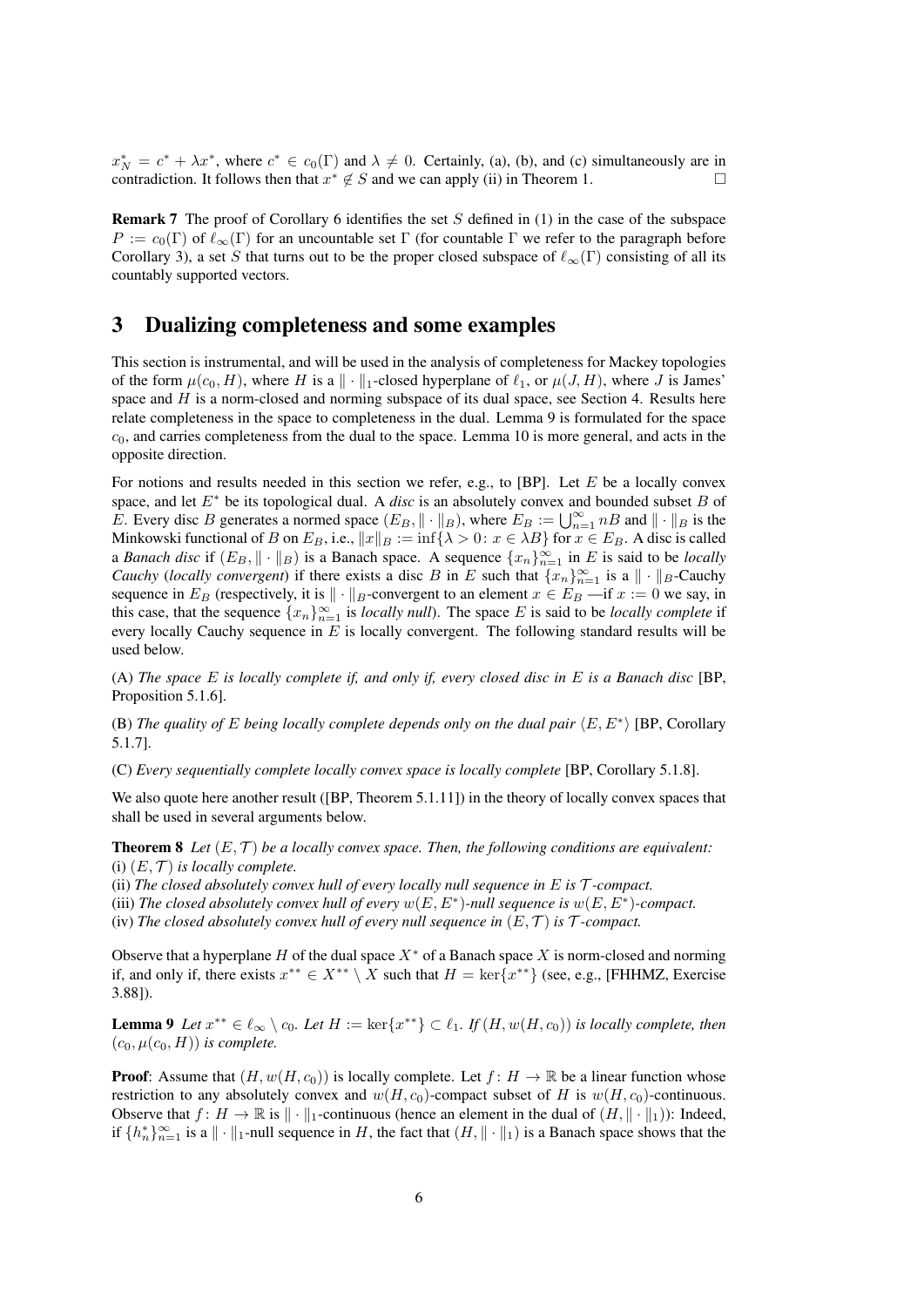subset  $\overline{\Gamma\{h_n^*: n \in \mathbb{N}\}}^{\|\cdot\|_1}$  of H is  $\|\cdot\|_1$ -compact, hence  $w(H, c_0)$ -compact (and absolutely convex), and so  $f(h_n^*) \to 0$  as  $n \to \infty$ .

Let  $\widetilde{f}$  be a Hahn–Banach extension of f to  $\ell_1$ , so  $\widetilde{f} \in \ell_\infty$ . For  $n \in \mathbb{N}$ , let  $e_n^*$  be the n-th vector of the canonical basis of  $\ell_1$ . By the Grothendieck's completeness criterion (G) above, the proof will be finished as soon as we show that  $f \in c_0$ .

To this end, let us take a strictly increasing sequence  ${j_n}_{n=1}^{\infty}$  of natural numbers with the property that  $\lim_{n} \langle x^{**}, e_{j_n}^* \rangle$  exits. Let us divide our argument in two cases:

*Case 1:* Assume that  $\lim_{n} \langle x^{**}, e_{j_n}^* \rangle = 0$ . Take  $x^* \in \ell_1$  such that  $\langle x^{**}, x^* \rangle = 1$ . Then, for each  $n \in \mathbb{N}$  the vector  $z_n^* := e_{j_n}^* - \langle x^{**}, e_{j_n}^* \rangle x^*$  is in H, and clearly  $\{z_n^*\}_{n=1}^\infty$  is a  $w(H, c_0)$ -null sequence. The local completeness of  $(H, w(H, c_0))$  implies that

$$
\overline{\Gamma\{z_n^*: n \in \mathbb{N}\}}^{w(H,c_0)}
$$

is a  $w(H, c_0)$ -compact subset of H (Theorem 8). Therefore

$$
f(z_n^*) \to 0 \text{ as } n \to \infty,
$$

which, in particular, implies that  $\{\widetilde{f}(e_{j_n}^*)\}_{n=1}^\infty$  is null.

*Case 2:* Assume now that  $\lim_{n} \langle x^{**}, e_{j_n}^* \rangle \neq 0$ . Without loss of generality we can also assume that there exists  $\varepsilon > 0$  such that  $\left|\langle x^{**}, e_{j_n}^* \rangle \right| > \varepsilon$  for every  $n \in \mathbb{N}$ . Fix any double sequence  $\{(n_k, m_k)\}_{k=1}^{\infty}$  of natural numbers such that  $n_k \to \infty$  and  $m_k \to \infty$ . It is clear that the sequence  $\{y_k^*\}_{k=1}^\infty$ , defined by

$$
y_k^* := \langle x^{**}, e_{j_{n_k}}^* \rangle^{-1} e_{j_{n_k}}^* - \langle x^{**}, e_{j_{m_k}}^* \rangle^{-1} e_{j_{m_k}}^*, \text{ for } k \in \mathbb{N}, \tag{2}
$$

is in H and converges to 0 in the  $w(H, c_0)$ -topology. Again, the local completeness of  $(H, \mu(H, c_0))$  implies that

$$
B := \overline{\Gamma\{y_k^* \colon k \in \mathbb{N}\}}^{w(H,c_0)}
$$

is  $w(H, c_0)$ -compact (Theorem 8), and this shows that

$$
f(y_k^*) \to 0 \text{ as } k \to \infty. \tag{3}
$$

Due to the fact that the sequences  ${n_k}_{k=1}^{\infty}$  and  ${m_k}_{k=1}^{\infty}$  diverge to  $+\infty$  and are, otherwise, arbitrary, we get from (3) that  $\{\langle x^{**}, e_{j_n}^*\rangle^{-1}\tilde{f}(e_{j_n}^*)\}_{n=1}^\infty$  is a Cauchy sequence, hence convergent, say to  $l \in \mathbb{R}$ . Therefore, if we put  $\widetilde{g} := \widetilde{f} - lx^{**}$ , we get that the sequence  $\{\widetilde{g}(e_{j_n}^*)\}_{n=1}^{\infty}$ is null.

We claim that the value  $l \in \mathbb{R}$  does not depend on the choice of the sequence  $\{j_n\}_{n=1}^{\infty}$  as far as this sequence is strictly increasing and  $\lim_n \langle x^{**}, e_{j_n}^* \rangle$  exists and is not 0. Indeed, take another such a sequence  $\{i_n\}_{n=1}^{\infty}$ . The previous argument shows that  $\{\langle x^{**}, e_{i_n}^*\rangle^{-1}\widetilde{f}(e_{i_n}^*)\}_{n=1}^{\infty}$ converges, say to  $l' \in \mathbb{R}$ . Let  $\{r_n\}_{n=1}^{\infty}$  be the strictly increasing sequence obtained by intercalating the sequences  $\{j_n\}_{n=1}^{\infty}$  and  $\{i_n\}_{n=1}^{\infty}$ . The previous argument applied now to the sequence  $\{e_{r_n}^*\}_{n=1}^\infty$  gives that  $\{\langle x^{**}, e_{r_n}^*\rangle^{-1}\tilde{f}(e_{r_n}^*)\}_{n=1}^\infty$  converges again (indeed, the only thing we needed for getting the conclusion there is that the sequence  $\{\langle x^{**}, e_{r_n}^* \rangle\}_{n=1}^{\infty}$  is uniformly away from 0, see formula (2)), hence  $l = l'$  and the claim is proved.

To conclude our proof, let us show that  $\tilde{g}$ , which is an extension of f to  $\ell_1$  (and so agrees with  $\tilde{f}$ on H), is in  $c_0$ . Indeed, since  $\widetilde{g}$  belongs to  $\ell_{\infty}$ , we can take a strictly increasing sequence of natural numbers  $\{j_n\}_{n=1}^{\infty}$  such that  $\{\widetilde{g}(e_{j_n}^*)\}_{n=1}^{\infty}$  converges, say to  $a \in \mathbb{R}$ . Since  $x^{**}$  is also in  $\ell_{\infty}$ , we can assume possing if pecessary to a subsequence that  $\{\ell x^{**} \leq x^* \leq x^{**}\}$ assume, passing if necessary to a subsequence, that  $\{\langle x^{**}, e_{j_n}^* \rangle\}_{n=1}^{\infty}$  converges, say to  $b \in \mathbb{R}$ . If  $b = 0$  we know, by *Case 1*, that  $\{ \tilde{f}(e_{j_n}^*) \}_{n=1}^{\infty}$  is null and so

$$
a = \lim_{n} \widetilde{g}(e_{j_n}^*) = \lim_{n} \left( \widetilde{f}(e_{j_n}^*) - l \langle x^{**}, e_{j_n}^* \rangle \right) = 0.
$$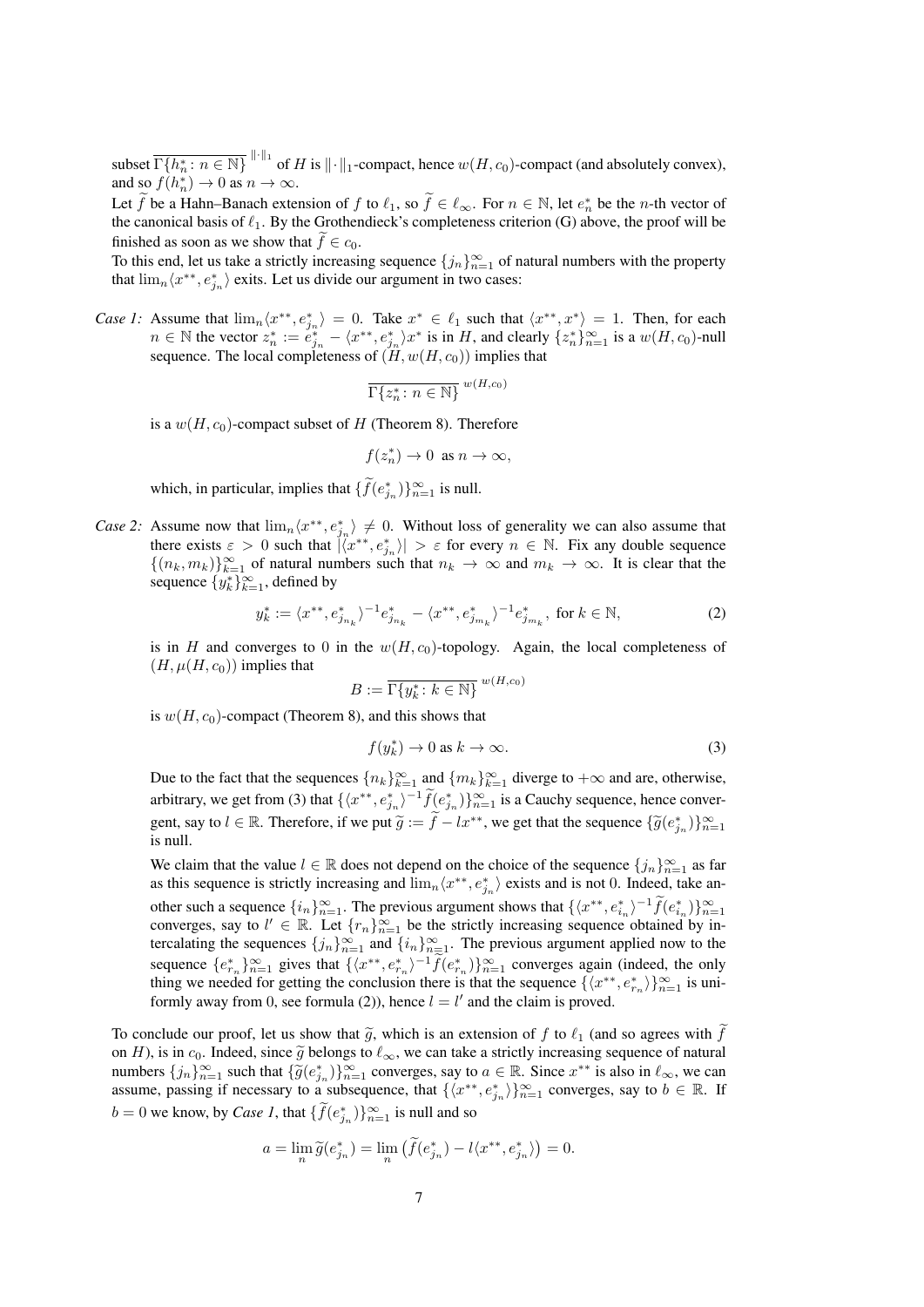If, on the contrary,  $b \neq 0$ , by *Case 2* we know that  $\{\widetilde{g}(e_{j_n}^*)\}_{n=1}^{\infty}$  is null, so  $a = 0$ . Since  $\{\widetilde{g}(e_n^*)\}_{n=1}^{\infty}$  is a bounded sequence with zero as its unique cluster point it converges to zero. Th is a bounded sequence with zero as its unique cluster point, it converges to zero. Thus  $\tilde{g}$  belongs to  $c_0$ . It is enough to finalize the proof to observe that f and  $\tilde{g}$  coincide on H.

Lemma 10 *Let* X *be a separable nonreflexive Banach space that does not contain an isomorphic copy of*  $\ell_1$ *. Let*  $x^{**} \in X^{**} \setminus X$ *, and put*  $H := \ker\{x^{**}\}\$ *. If*  $(X, \mu(X, H))$  *is locally complete then*  $(H, \mu(H, X))$  *is complete.* 

**Proof:** Let us assume that  $(X, \mu(X, H))$  is locally complete. Take a linear map  $f: X \to \mathbb{R}$  such that  $f|_K$  is  $w(X, H)$ -continuous for every absolutely convex and  $w(X, H)$ -compact subset K of X. We claim that f belongs to H. Then Grothendieck's completeness criterion  $(G)$  above will conclude the proof. In order to prove the claim, observe first that f is norm-continuous, so f belongs to  $X^*$ . Since X is separable and does not contain an isomorphic copy of  $\ell_1$ , there exists a sequence  ${x_n}_{n=1}^{\infty}$  in X that converges to  $x^{**}$  in the  $w(X^{**}, X^*)$ -topology (see, e.g., [Di, p. 215]). It is clear that the sequence is  $w(X, H)$ -null. Since  $\mu(X, H)$  is locally complete, then the set  $B := \overline{\Gamma(A)}^{w(X,H)}$  is  $w(X, H)$ -compact, where  $A := \{x_n : n \in \mathbb{N}\}\$  (Theorem 8), hence f restricted to B is  $w(X, H)$ continuous. Therefore,  $\langle x_n, f \rangle \to 0$ . Since  $\langle x_n, f \rangle \to \langle x^{**}, f \rangle$ , we obtain that  $f \in H$ , and this proves the claim.  $\Box$ 

**Remark 11** Lemma 10 implies, in particular, that  $(H, \mu(H, c_0))$  is complete if  $(c_0, \mu(c_0, H))$  is locally complete, where H is a proper norming  $\|\cdot\|_1$ -closed hyperplane of  $\ell_1$ .

# 4 Two more examples:  $c_0$  and the James space J

The space  $c_0$  has no predual, hence there is no natural way to apply the former results to conclude completeness in the topology  $\mu(c_0, H)$  for  $\|\cdot\|_1$ -closed norming subspaces H of the dual. We show here that  $all \cdot ||_1$ -closed norming hyperplanes H in  $\ell_1$  give complete  $\mu(c_0, H)$  topologies. We also consider the particular case of Banach spaces that are 1-codimensional in their bidual spaces.

In order to prove Proposition 13 we need the following Lemma.

Lemma 12 *Let* X *be a Banach space, and let* N *be a norm-closed norming subspace of* X<sup>∗</sup> *. Then, every* w(X, N)*-bounded subset* S *of* X *is norm-bounded.*

**Proof.** Consider the Banach space  $(N, \|\cdot\|)$ , where  $\|\cdot\|$  denotes the norm on N induced by the dual norm  $\|\cdot\|$  on X. The set  $S\|_{N} := \{x\}_{N} : x \in S\}$  is a pointwise bounded set of continuous linear mappings on the Banach space  $(N, \|\cdot\|)$ . By the Banach–Steinhaus theorem the set  $S|_N$  is norm-bounded, i.e., there exists  $C > 0$  such that

$$
\sup\{|\langle x, b^*\rangle|: b^*\in B_N\}\leq C, \text{ for all } x\in S.
$$

Due to the fact that N is norming, there exists  $B > 0$  such that

$$
B||x|| \le \sup\{|\langle x, b^*\rangle| \colon b^* \in B_N\} \text{ for all } x \in X.
$$

In particular,  $B||x|| \le C$  for all  $x \in S$ , hence  $||x|| \le C/B$  for all  $x \in S$ .

**Proposition 13** (i) Let N be a  $\|\cdot\|_1$ -closed and norming subspace of  $\ell_1$ . Then  $(c_0, w(c_0, N))$  is *locally complete.*

(ii) If H is a proper  $\|\cdot\|_1$ -closed norming hyperplane of  $\ell_1$ , then  $(c_0, w(c_0, H))$  is a locally complete *not sequentially complete space.*

**Proof:** (i) Let B be a closed disc in  $(c_0, w(c_0, N))$ . Due to Lemma 12, B is a (closed) disc in  $(c_0, \|\cdot\|_{\infty})$ . Since  $(c_0, \|\cdot\|_{\infty})$  is a Banach space, B is a Banach disc (see the statement (B) above). The statement (A) above gives then the conclusion.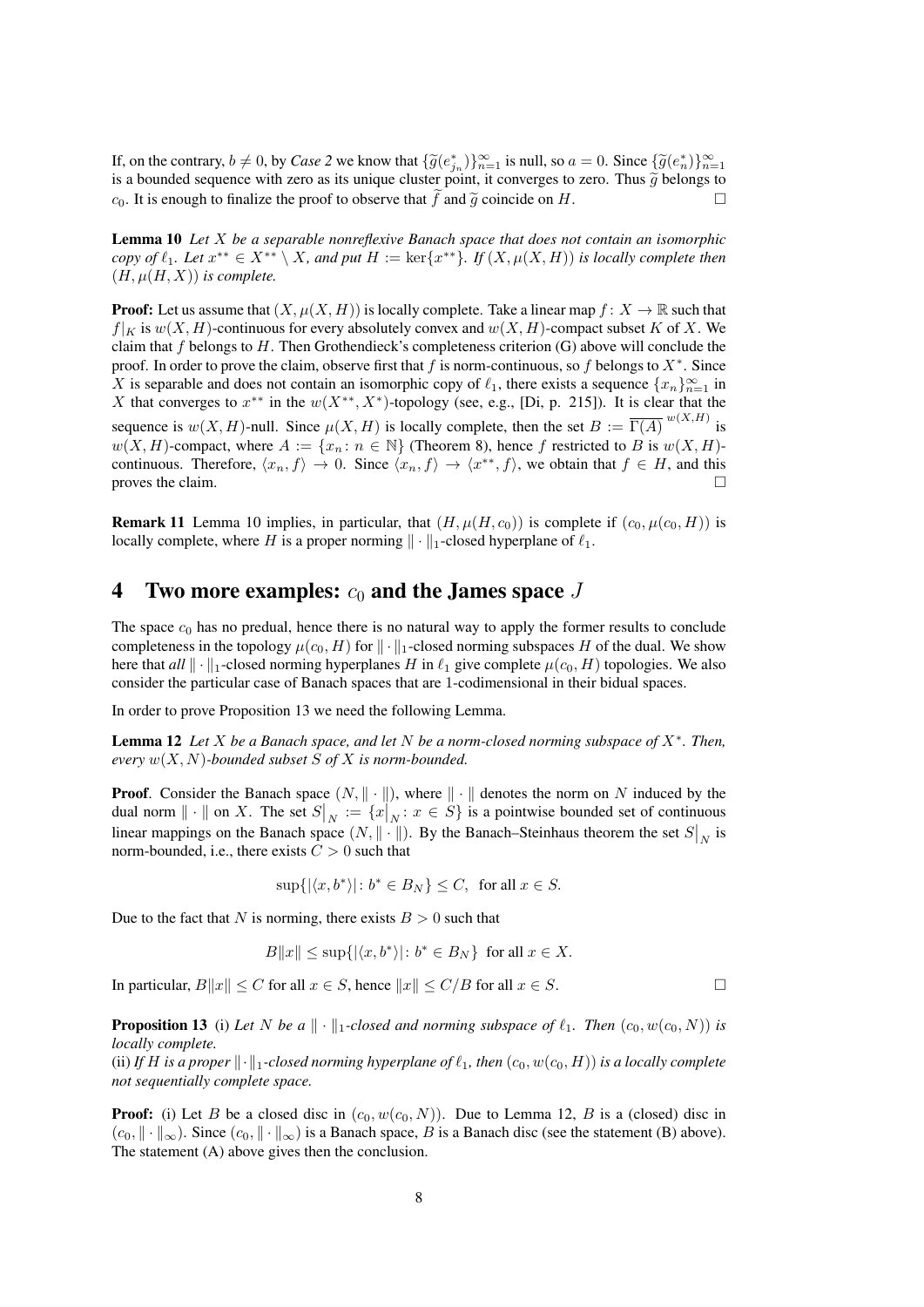(ii) There exists  $x^{**} \in \ell_{\infty} \setminus c_0$  such that  $H := \ker\{x^{**}\}\.$  Let  $y^{**} \in \ell_{\infty}$  such that  $y^{**} \notin c_0 \oplus \ell_{\infty}$ span( $x^{**}$ ). Let  $\{x_n\}_{n=1}^{\infty}$  be a sequence in  $c_0$  that  $w(l_{\infty}, l_1)$ -converges to  $y^{**}$ . In particular, this sequence is  $w(c_0, H)$ -Cauchy. Assume that  $\{x_n\}_{n=1}^{\infty}$  is  $w(c_0, H)$ - convergent, say to  $x \in c_0$ . Then  $y^{**} - x$  belongs to  $H^{\perp}$  (= span  $\{x^{**}\}\)$ , a contradiction. This proves that  $(c_0, w(c_0, H))$  is not sequentially complete. The local completeness of  $(c_0, w(c_0, H))$  follows from (i).

#### **Corollary 14** Let H be a  $\|\cdot\|_1$ -closed norming hyperplane of  $\ell_1$ . Then  $(c_0, \mu(c_0, H))$  is complete.

**Proof.** The space  $(c_0, \mu(c_0, H)$  is locally complete due to (i) in Proposition 13 and the fact that local completeness depend only on the dual pair (see (B) above). It follows from Lemma 10 that the space  $(H, \mu(H, c_0))$  is complete, in particular locally complete (see (C) above). We can apply now Lemma 9 to get the conclusion.  $\Box$ 

The last two results deal with Banach spaces that are  $n$ -codimensional in their bidual spaces (such spaces are called *quasireflexive* in  $[CY]$ ). An example of this situation for  $n = 1$  is given by James' space J ([James], see also [FHHMZ, Def. 4.43]). It is worth noting that if a Banach space X is *n*-codimensional in its bidual, then every  $w^*$ -dense norm-closed subspace of  $X^*$  is norming (see, e.g., [FHHMZ, Exercise 5.5]).

#### We shall need the following result.

(D) [CY, Theorem 3.3] *Let* X *be a Banach space. The following statements are equivalent:* (i) X *is quasireflexive of order* n. (ii) *There is an equivalent norm for* X *such that*  $X^* = P \oplus R$ *, where* P *is a* w ∗ *-dense norm-closed subspace such that the closed unit ball of* X *is* w(X, P)*-compact and* R *is an* n*-dimensional subspace of* X<sup>∗</sup> .

Some details of the proof of (D) are needed below, so we provide here a sketch: First, assume that X is quasireflexive of order n, say  $X^{**} = \pi(X) \oplus F$ , where  $\pi: X \to X^{**}$  is the canonical injection and F has dimension n. Put  $P := F_{\perp} \subset X^*$ ). The mapping  $\phi \colon X \to P^*$  given by  $\phi(x)(p^*) := \langle \pi(x), p^* \rangle$  for all  $p^* \in P$  is readily seen to be an isomorphism onto. Define on X the equivalent norm  $\| \cdot \|$  given by  $\|x\| := \|\phi(x)\|$  for all  $x \in X$ . It is easy to see that the isometry  $\phi: (X, \|\|\cdot\|) \to (P^*, \|\cdot\|)$  is  $w(X, P) - w(P^*, P)$ -continuous. Since  $(B_{P^*}, w(P^*, P))$  is compact, so it is  $(B_X, w(X, P)).$ 

Conversely, assume that  $X^* = P \oplus R$  as in (ii). Let  $R := \text{span} \{x_k^* : k = 1, 2, ..., n\}$  for some  $x_k^* \in X^*, k = 1, 2, \dots, n$ . For  $k = 1, 2, \dots, n$ , let  $x_k^{**} \in X^{**}$  such that  $x_k^{**} \mid_P = 0$  and  $\langle x_k^{**}, x_j^{*} \rangle =$  $\delta_{k,j}$  for all  $j = 1, 2, \ldots, n$ . Then  $P = \bigcap_{k=1}^{n} \ker x_k^{**}$ . Given  $x^{**} \in B_{(X^{**}, \| \| \cdot \| \|)}$  there exists a net  ${x_i : i \in I, \leq}$  in  $B_{(X, \| \| \cdot \| \|)}$  that w<sup>\*</sup>-converges to  $x^{**}$ . Since  $B_{(X, \| \| \cdot \| \|)}$  is  $w(X, P)$ -compact, there exists  $x \in B_{(X, \|\|\cdot\|)}$  such that  $x_i \to x$  in the topology  $w(X, P)$ . Obviously,  $x^{**} - x \in P^{\perp}$ . Note that  $P^{\perp} = \text{span} \{x_k^{**}: k = 1, 2, ..., n\}$ , hence  $x^{**} \in X \oplus \text{span} \{x_k^{**}: k = 1, 2, ..., n\}$ . It follows that  $X^{**} = X \oplus \text{span } \{x_k^{**}: k = 1, 2, ..., n\}.$ 

**Proposition 15** Let  $n \in \mathbb{N}$  and let X be a Banach space which is n-codimensional in its bid*ual. Then, for every norm-closed and* w ∗ *-dense* n*-codimensional subspace* P ⊂ X<sup>∗</sup> *, the space*  $(X, w(X, P))$  *is sequentially complete, and*  $(P, \mu(P, X))$  *is complete.* 

**Proof:** Let  $F := P^{\perp}$ . Then  $X^{**} = X \oplus F$ . Let  $\|\|\cdot\|\|$  be the equivalent norm from the result (D). It follows that  $B_{(X, \| \| \cdot \| \|)}$  is  $w(X, P)$ -compact. In particular,  $(X, w(X, P))$  is sequentially complete. Observe that  $\mu(P, X)$  is thus the topology of the norm on P, and so it is certainly complete.

A locally convex space  $(E, \mathcal{T})$  is said to be a *Mackey space* if  $\mathcal{T}$  coincides with the Mackey topology  $\mu(E, E^*)$ , where  $E^*$  denotes the topological dual of  $(E, \mathcal{T})$ . The second part of the following result should be compared with [BP, Theorems 5.2.1 and 5.2.4].

**Corollary 16** Let X be a Banach space which is 1-codimensional in its bidual. Then  $(X, \mu(X, H))$ *is complete for every proper norm-closed and*  $w^*$ -dense hyperplane  $H \subset X^*$ . In particular, if X is *separable, then no proper norm-closed and norming hyperplane* H *of* X<sup>∗</sup> *is a Mackey space.*

**Proof:** Denote by E the locally convex space  $(X, \mu(X, H))$  and let  $x^{**} \in X^{**}$  be such that  $H =$  $\ker\{x^{**}\}\subset X^*$ . Then  $x^{**}\in X^{**}\setminus X$ . Let  $\widehat{E}$  denote the completion of E, and let  $f \in \widehat{E}$ .